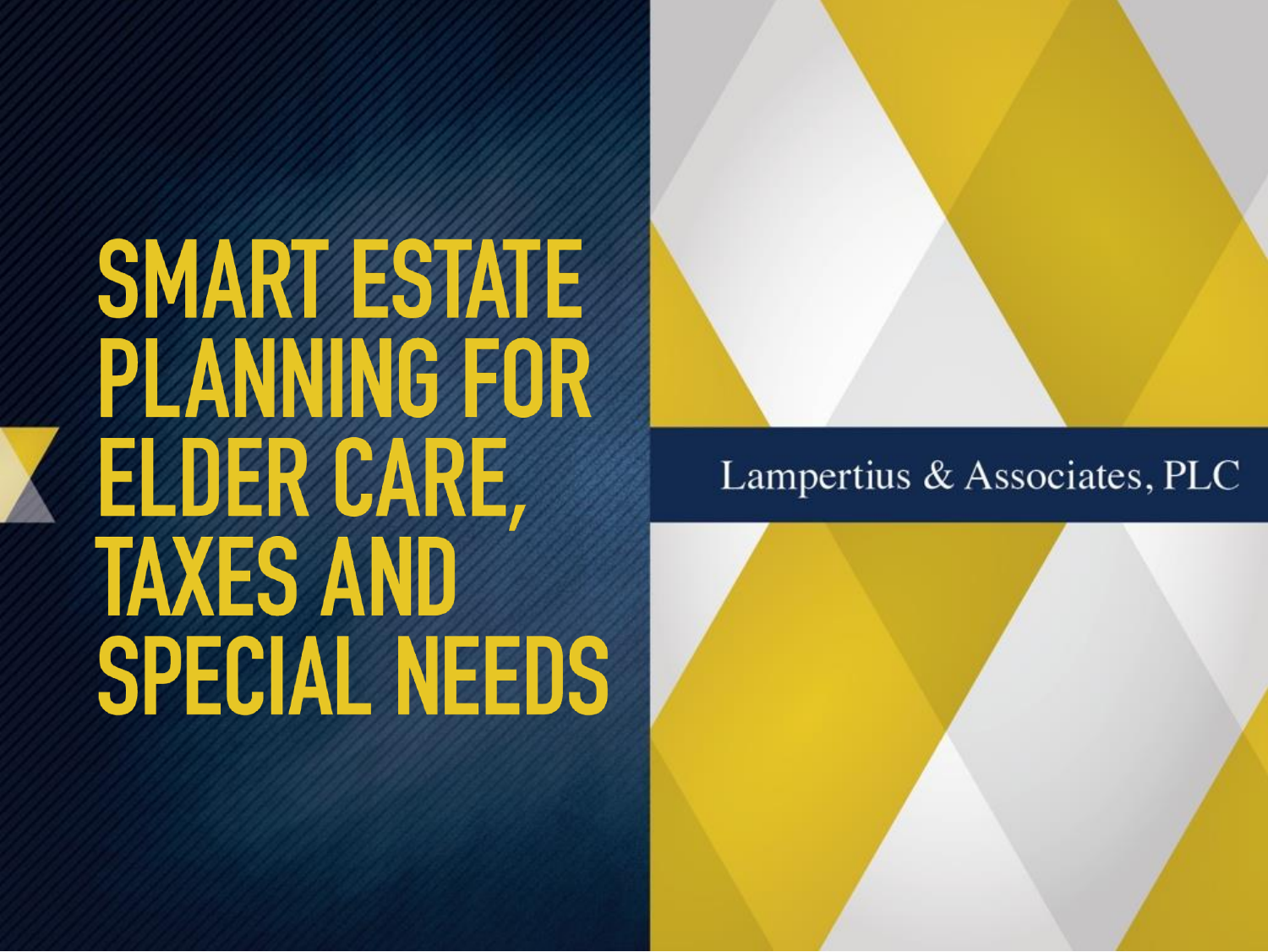

#### **Medical Decisions & Advocacy**

- Clear Legal Authority and Guidance
- Communication is Key
- High Pressure in Medical Discharge Planning
- Greater Continuum of Care
- Great Care First / Finances Follow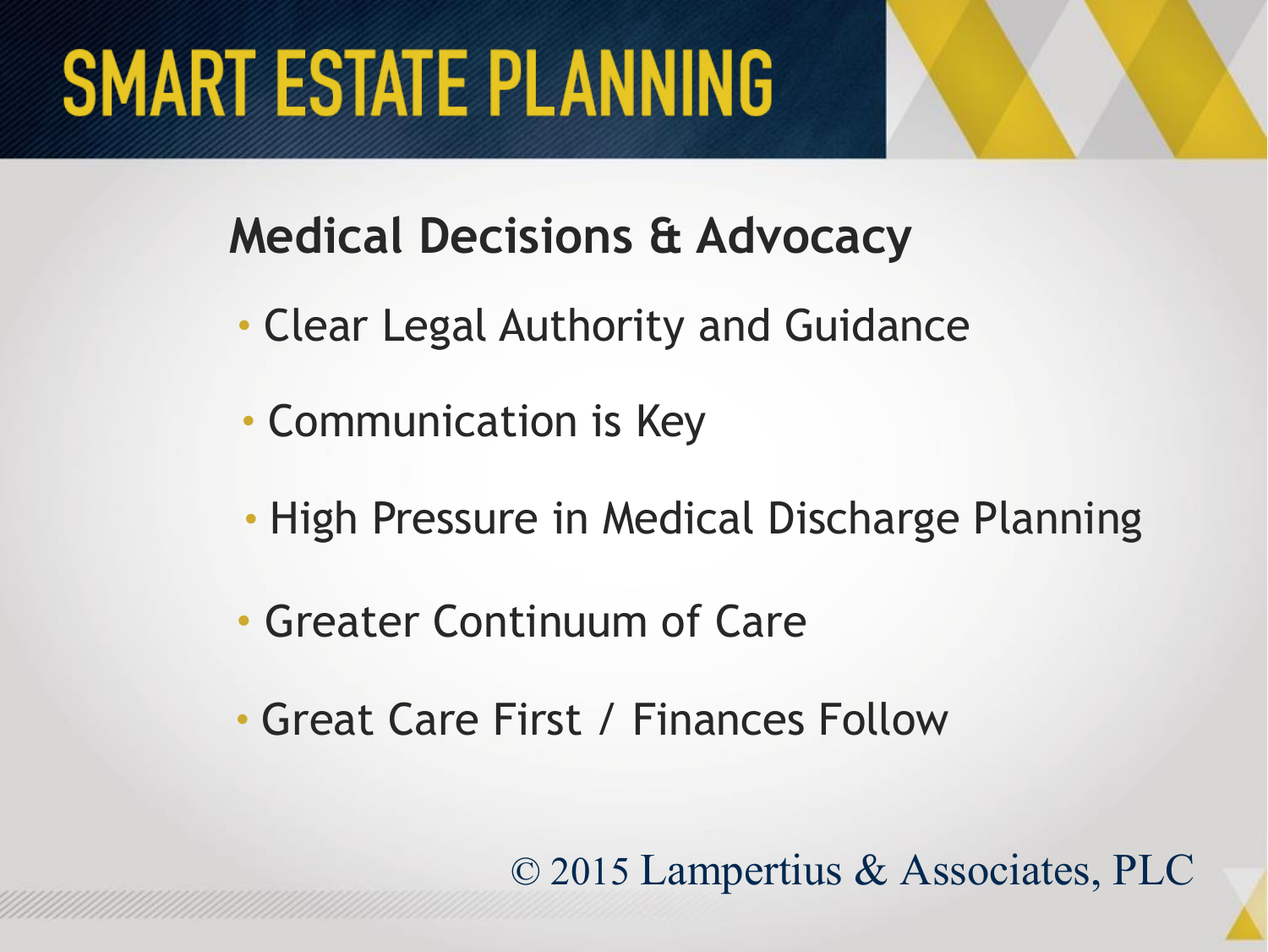**Medical Care Planning**

- Five "A's" for Safe Care
	- *Appropriate*
	- *Accountable*
	- *Accommodating*
	- *Accessible*
	- *Affordable*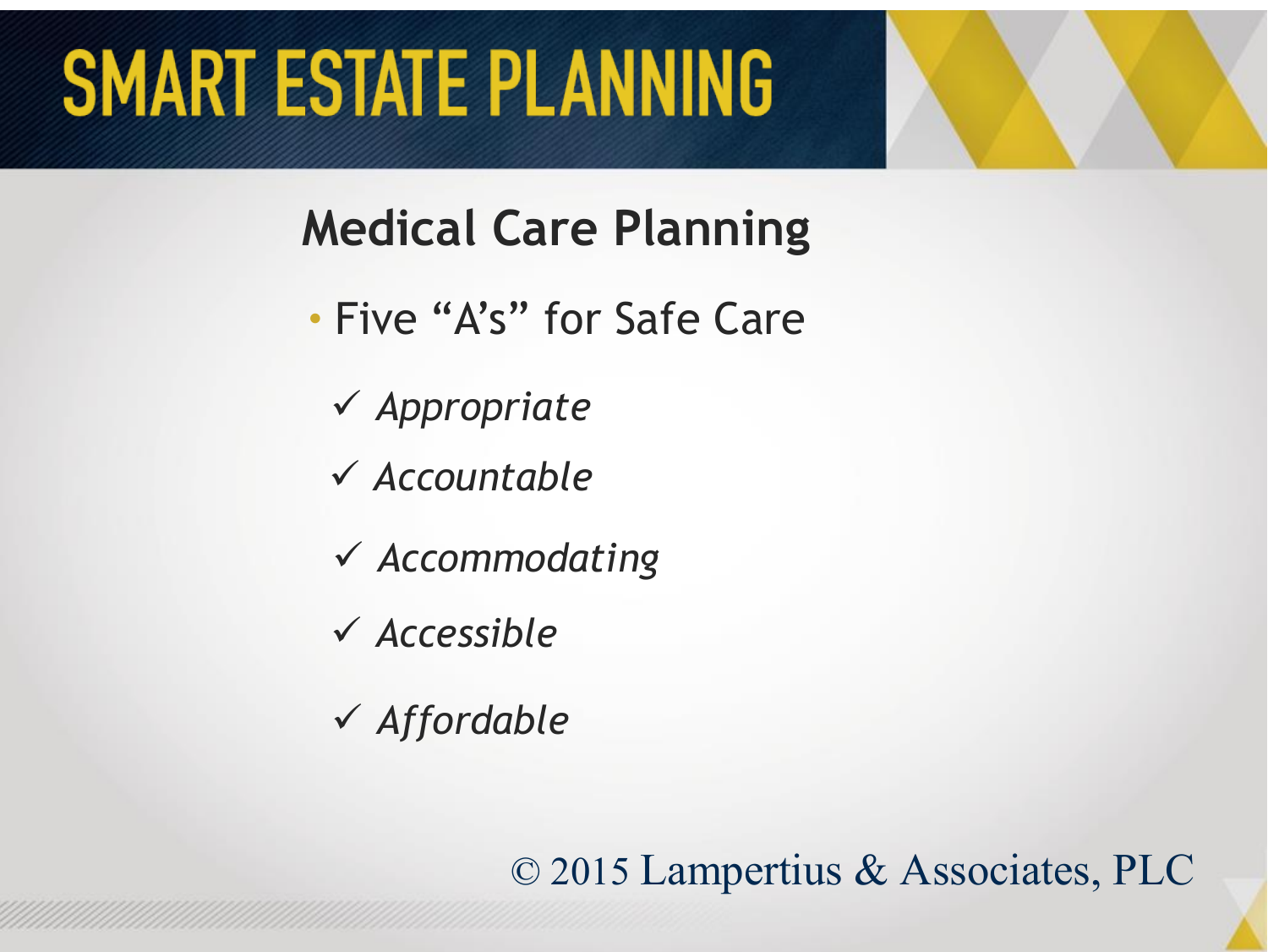

#### **Medical Decisions & Advocacy**

- Broken Payment Systems
- Cost Containments Medicare, VA, Medicaid
- **•** LTC Insurance New MI Partnership Program
- Expansion of Geriatric Care Management
- More Palliative and Hospice Care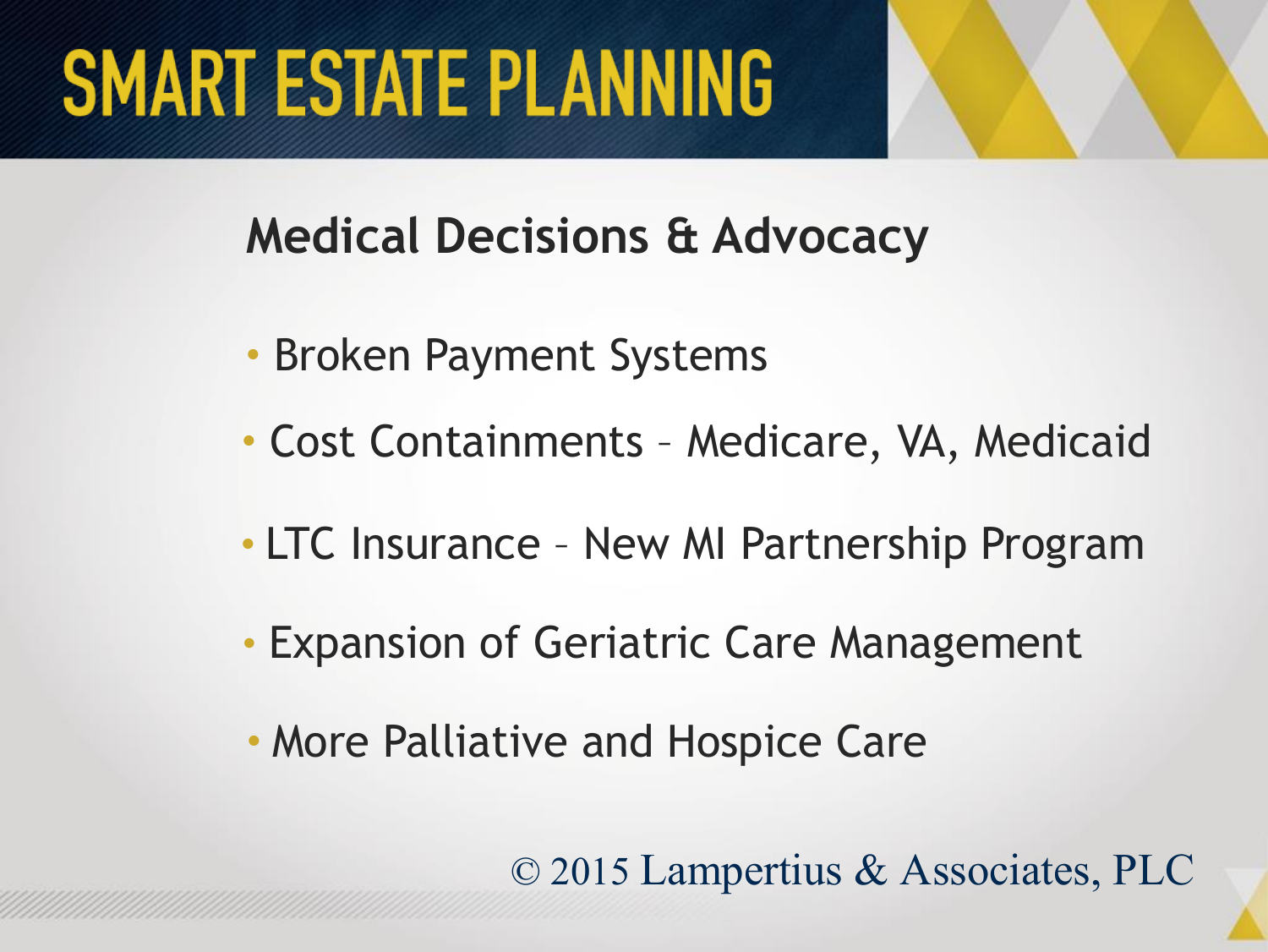#### **Financial Durable Power of Attorney**

- New Requirements due to Elder Abuse Concerns
- Overcoming Acceptance Issues
- Specific Authority is often lacking

Real Estate Retirement Benefit Accounts **Gifting** Trust Funding 529 Plans Family Caregivers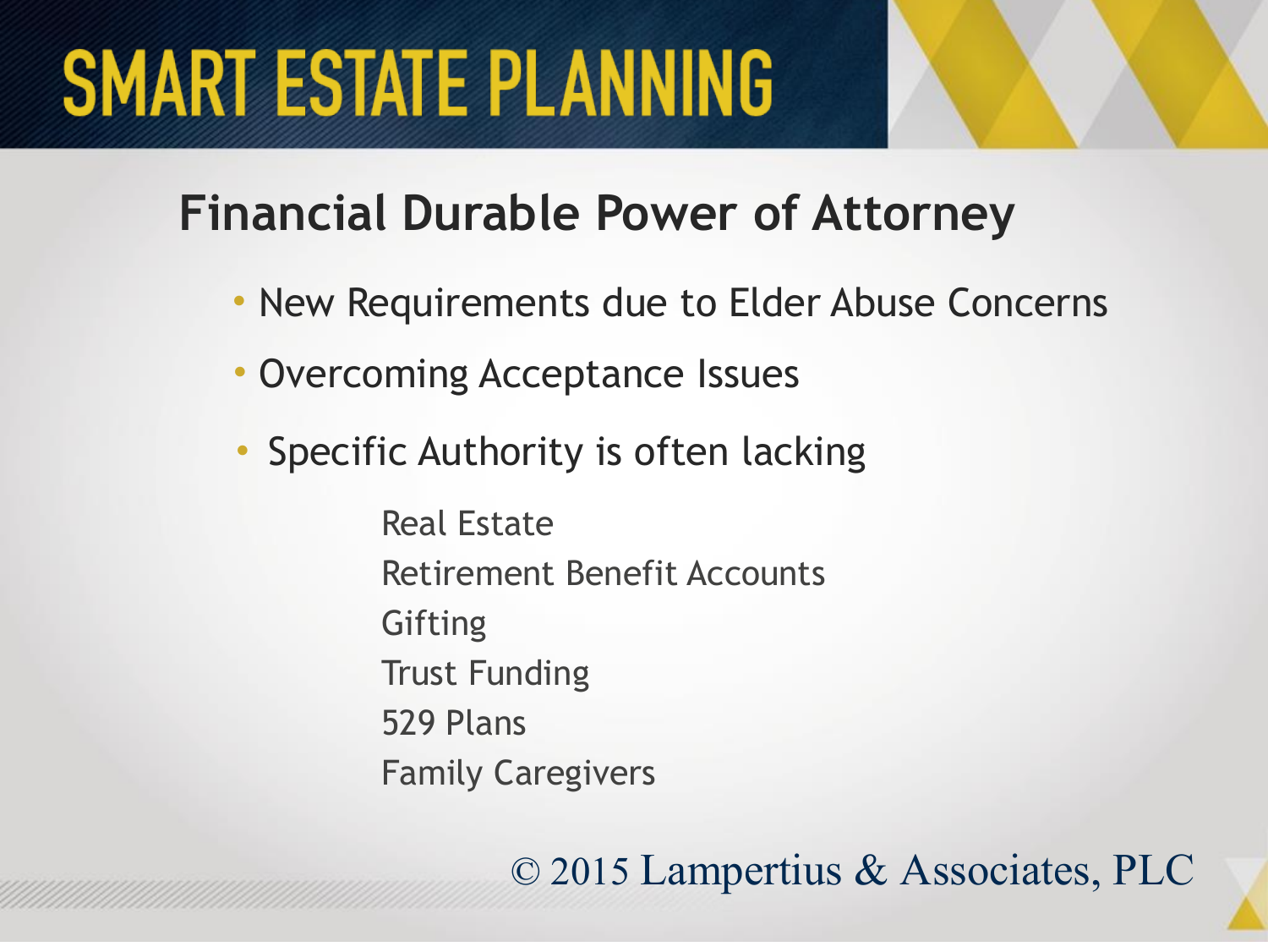

**Trust Updates in Last Five Years**

• New Michigan Trust Code in 2010

Strengthened Power to Protect Beneficiaries

Trust Protector can update and enforce intent

• New Technical Steps to Protect Inherited IRAs 2014 U.S. Supreme Court: "not protected" Trust can protect IRA, but needs to comply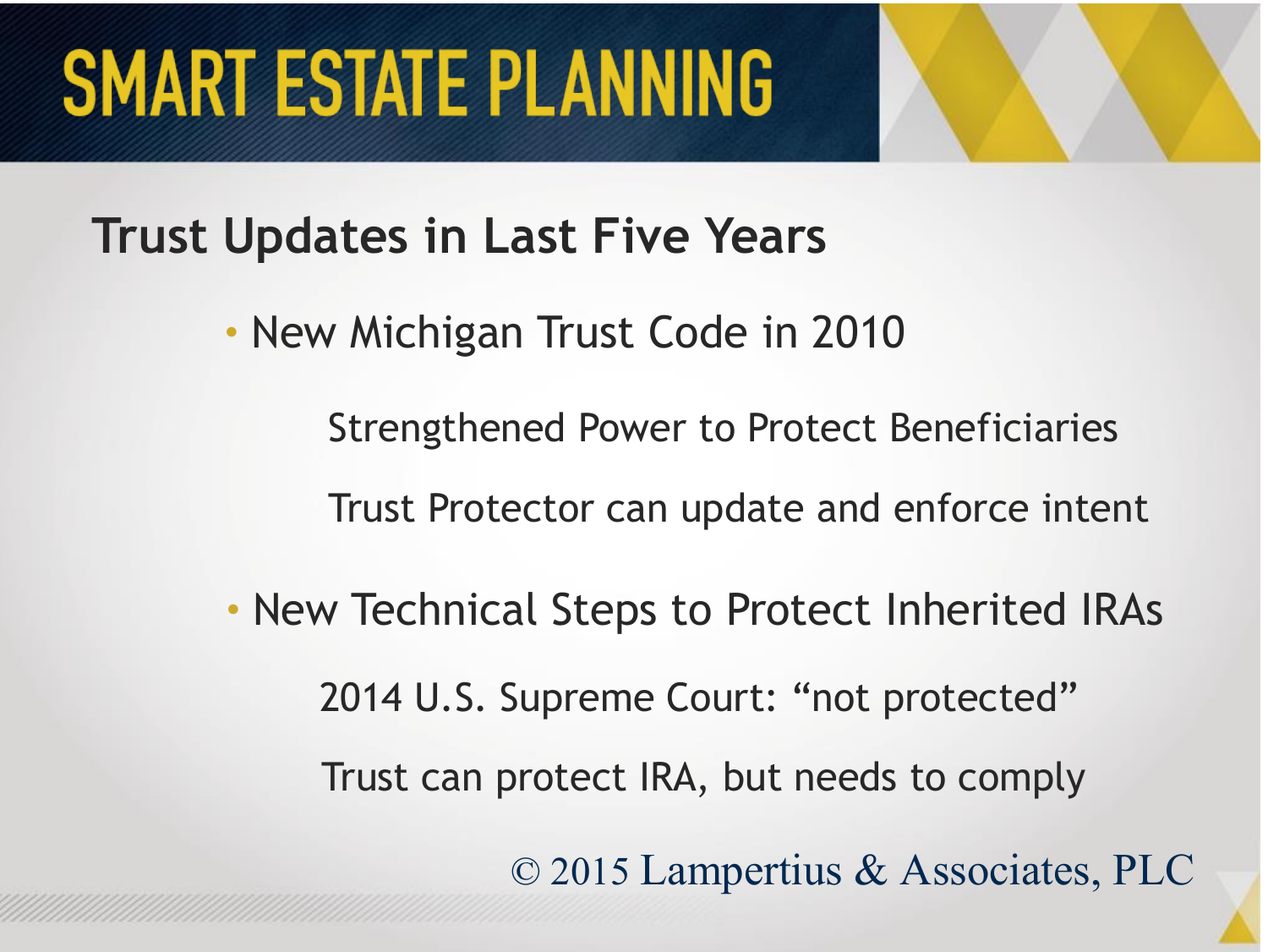#### **"Permanent" Estate Tax Changes 1/01/2013**

• \$5 Million Exemption indexed to inflation

Gift Tax Exclusion currently \$14,000 Currently \$5,430,000

• Portability of Exemption for Spouses

Surviving spouse can have both Exemptions

Less need for Separate Trusts Estate Tax Return necessary with first spouse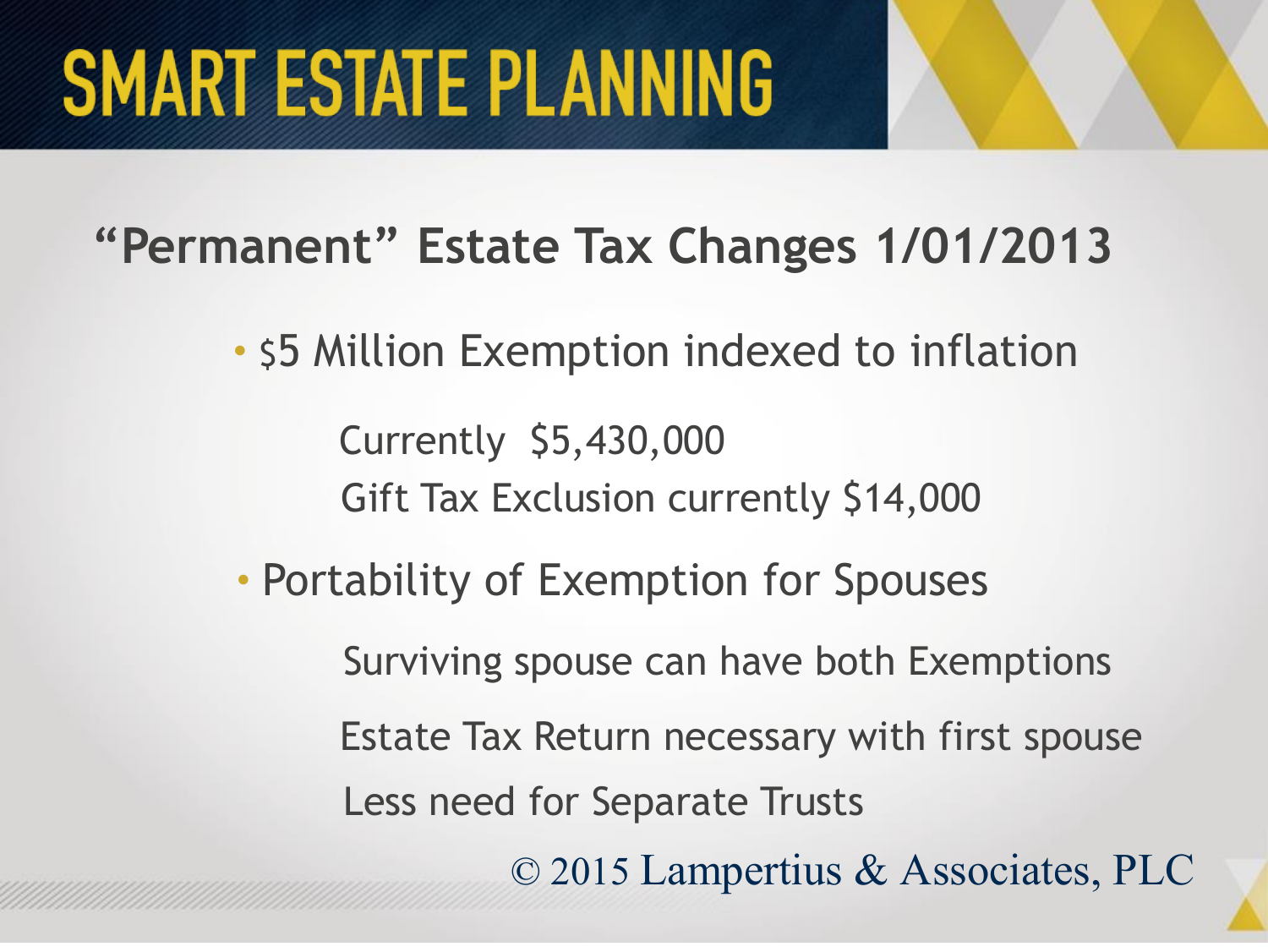#### Before January 1, 2013:

#### Separate Trusts only way to keep both Exemptions



• More costly and complex

• Less than full protection of both Exemptions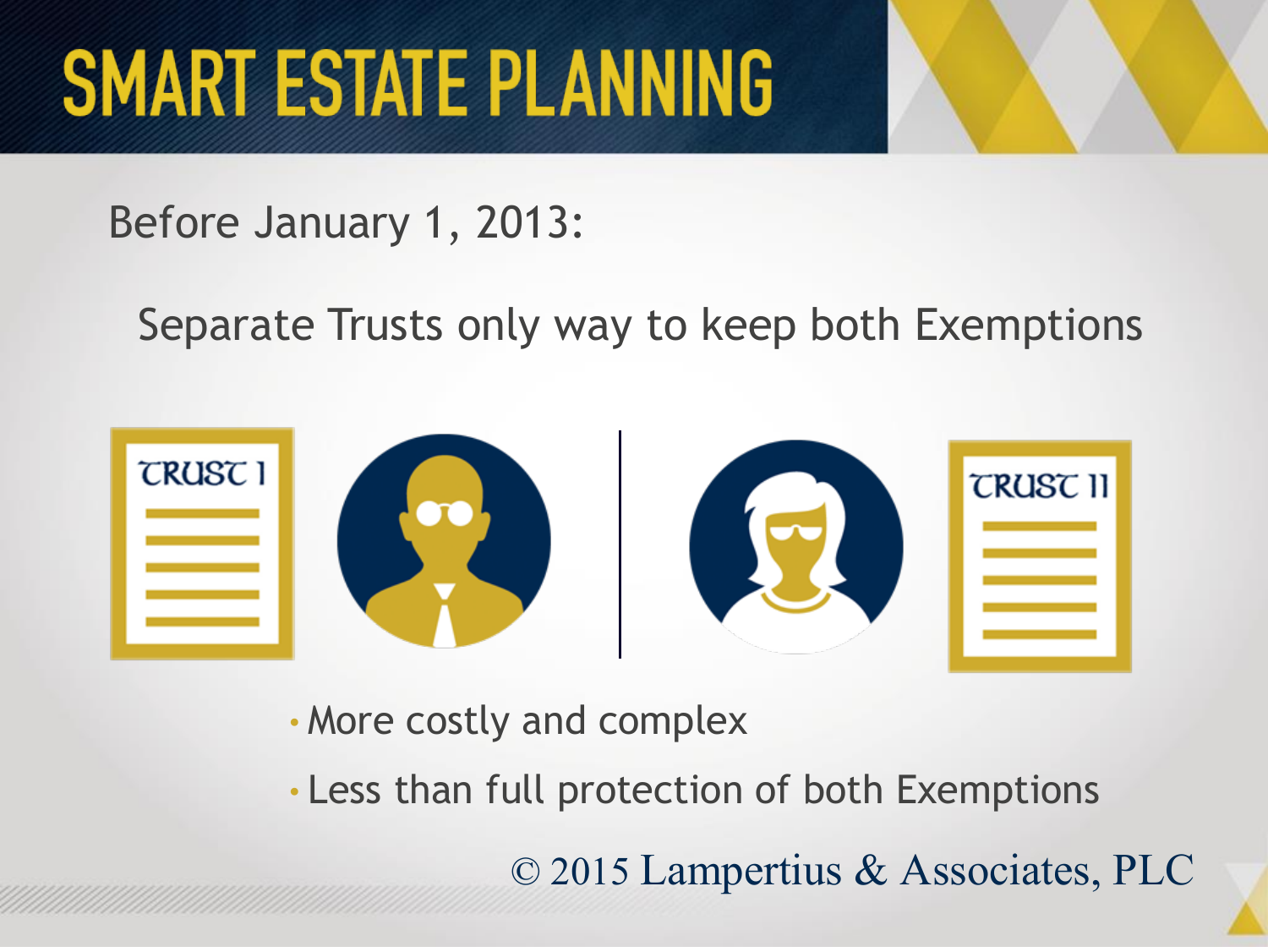After January 1, 2013:

More Use of the Joint Trust



- Simpler, More Flexible & Less Costly
- Existing Separate Trusts Merged

• Exceptions: separate wishes or pre-nuptial © 2015 Lampertius & Associates, PLC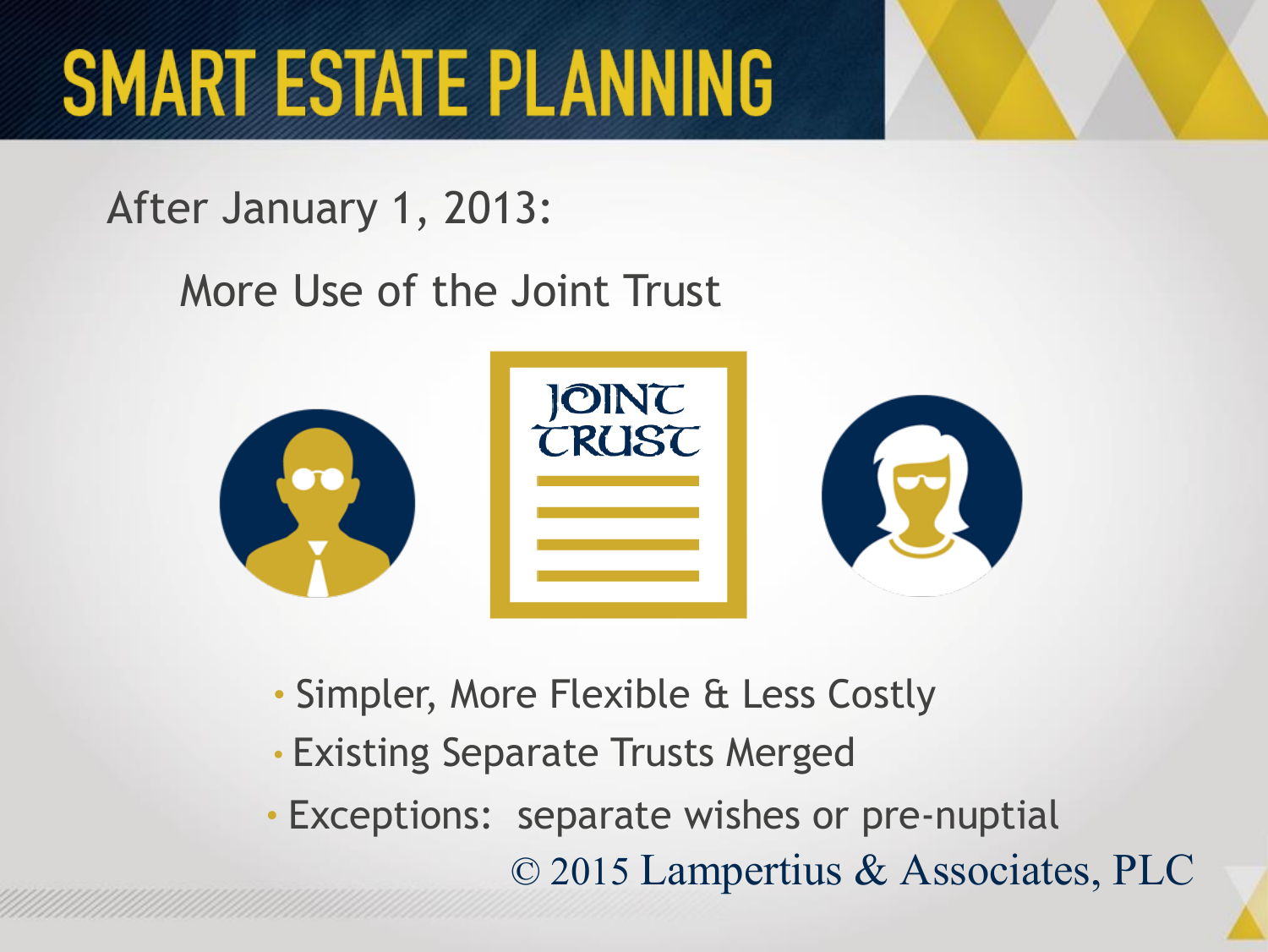**New Exemptions from Property Tax Uncapping**

- Change in Joint Owners as of 2008
- Between Certain Relatives as of 12/31/13
- •Trust or Estate to Certain Relatives as of 12/31/14

#### Titles in favor:

• Husband & Wife • Trust

Titles out of favor: • Joint Owners • Lady Bird Deed